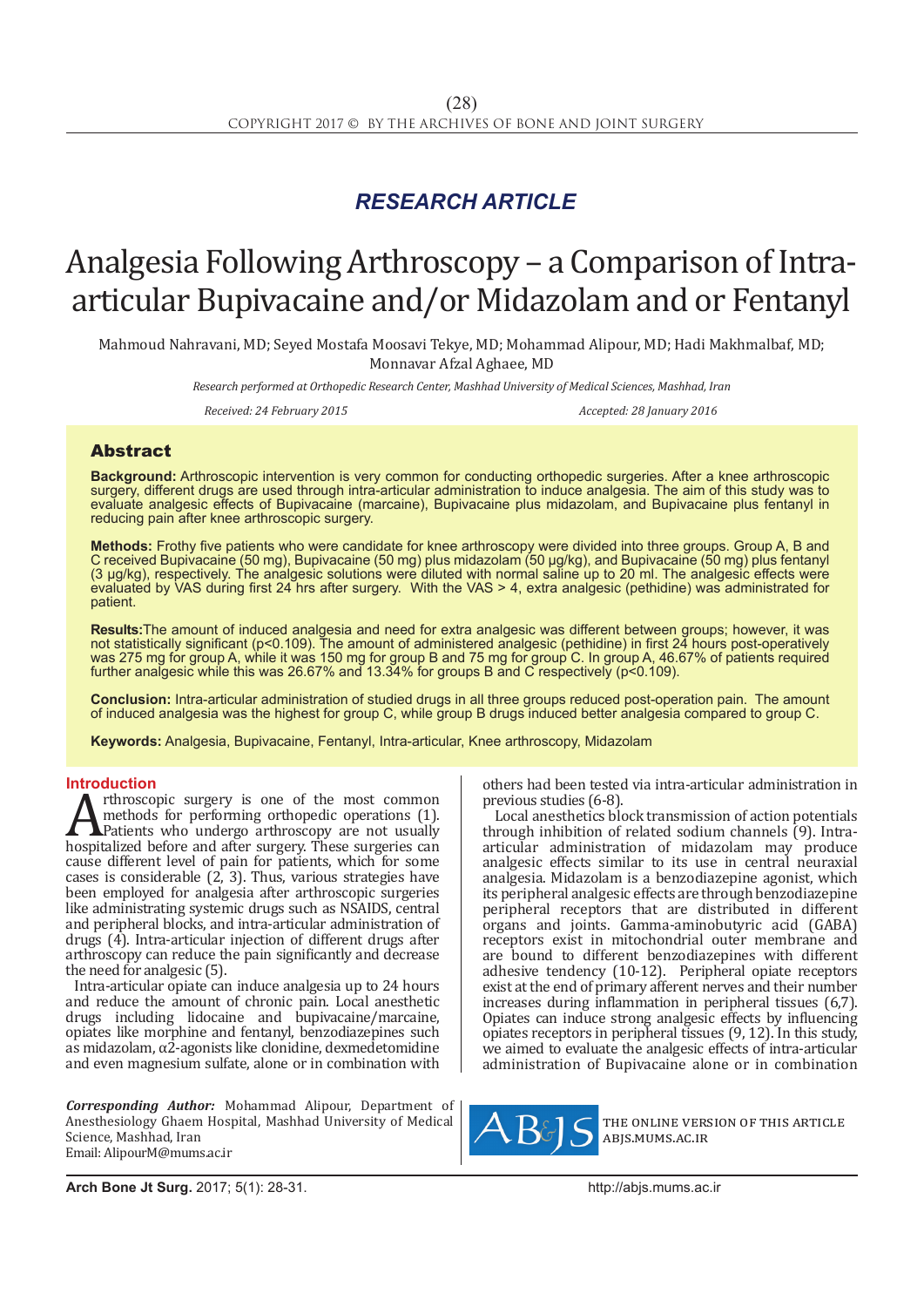THE ARCHIVES OF BONE AND JOINT SURGERY. ABJS.MUMS.AC.IR VOLUME 5. NUMBER 1. JANUARY 2017

with midazolam or fentanyl on pain control after knee arthroscopic surgery.

#### **Materials and Methods**

This study was performed on patients within 18-55 years old with ASA class 1 and 2, who were candidate for knee arthroscopic meniscectomy at Ghaem Hospital affiliated with Mashhad University of Medical Sciences (MUMS). MUMS Institutional Review Board (IRB) approved the study. All volunteers were informed about the study and written consent was taken from them. The exclusion criteria included patients with liver, heart or renal diseases; patients with difficult postoperative pain assessment due to reasons such as lack of total consciousness, pre-operative use of oral or parenteral Narcotics; NSAID or opiates; allergy to any of studied drugs, addiction to opiates, patients who used neurological drugs, diabetics and patients with neuromuscular disease.

The study sample was calculated based on Adham *et al.* study in Egyptian Anesthetic Journal and Batra *et al.* study (4, 10) . The mean of these two studies was calculated with mean comparison formula and study sample was determined with 95% confidence interval and 80% power for each group.

Frothy five patients participated in this study that were randomly assigned into three groups. The randomization method was based on blocks of four, and a person who was not aware of study goals placed the related codes in the confidential envelopes. The envelopes had been delivered to a person from research team who was not involved in patient pain evaluation and treatment. This person was responsible for preparing injection solutions based on assigned codes and delivering them to physician for injection. The visual analogue scale (VAS), a ten centimeter pain scale, was shown and explained to patients before surgery in which zero means no pain and ten means the maximum level of pain which is unbearable for patient.

In operation room all the patients had received standard monitoring including HR, ECG, SPO2, NIBP and then anesthesia was performed using the same protocol as follows.

To induce general anesthesia after pre-oxygenation, patients in all three groups had received fentanyl (2 ANALGESIA FOLLOWING ARTHROSCOPY – A COMPARISON OF INTRA-ARTICULAR

µg/kg), propofol (2 mg/kg), and atracurium (0.25 mg/kg). Then patients` lung received mechanical ventilation by LMA with proper size and anesthesia was maintained using propofol (50-75 µg/kg/min) and atracurium  $(0.1-0.2 \mu g/kg)$  once required. Opiate was not repeated during operation. Patients of group A received only 50 mg of marcaine (Bupivacaine), while group B and group C received Midazolam (50  $\mu$ g/kg) + Marcaine (50 mg); and Marcaine (50 mg) + Fentanyl (3 µg/kg), respectively. The analgesics for all three groups were diluted with normal saline up to total volume of 20 ml. A person unaware of the study protocol prepared them. The solutions were randomly coded and given to surgeon, who was also blinded to the study protocol, at the end of the operation for intraarticular injection. To induce hemostasis in operation site, a tourniquet that could induce pressures up to 300 mm/Hg was used. The intra-articular drainage was not used for the patients, and only a relative pressure bandage was employed for knee. A person blinded to the study protocol evaluated the analgesic effects of administrated drugs at hours of 1, 6, 12 and 24 postoperatively using VAS scale. If VAS score was higher than 4, patient received 25 mg of pethidine IV injection, which could be repeated every 4 hours if required. The time of first administration of analgesic in the first 24 hours of surgery was documented. SPSS v.13 was used to analyze collected data. To compare quantitative data with abnormal distribution, Kruskal Wallis test and for normal data chi square test were used. The *P* ≤0.05 was considered as significant level.

#### **Results**

The difference between three study groups regarding age and gender was not significant. Table 1 shows the age and gender distribution of patients.

Patients` pain was evaluated based on VAS scale. The mean value of pain severity for three groups after 1, 6, 12 and 24 hours did not show significant difference (*P*=0.46). The pain severity decreased over time, and the difference in pain reduction between the groups was statistically significant ( $P \le 0.001$ ).

Table 2 shows the pain severity according to VAS scale in three study groups in different evaluation times. VAS

| Table 1. Patients' age and gender distribution |                   |                   |                  |                  |  |  |  |  |
|------------------------------------------------|-------------------|-------------------|------------------|------------------|--|--|--|--|
| $(mean + SD)$                                  | <b>Group A</b>    | <b>Group B</b>    | <b>Group C</b>   | <b>Total</b>     |  |  |  |  |
| Age (year)                                     | $31.66 \pm 10.39$ | $33.00 \pm 10.42$ | $30.46 \pm 6.78$ | $31.71 \pm 9.18$ |  |  |  |  |
| Gender (M/F)                                   | (4/11)            | (5/10)            | (4/11)           | $P$ value= $0.9$ |  |  |  |  |

Group A: Bupivacaine Group B: Bupivacaine+Midazolam Group C: Bupivacaine+ Fentanyl

| Table 2. Postoperation pain severity based on VAS (mean and SD) |                |           |      |                |      |           |  |  |  |  |
|-----------------------------------------------------------------|----------------|-----------|------|----------------|------|-----------|--|--|--|--|
| Study group                                                     | <b>Group A</b> |           |      | <b>Group B</b> |      | Group C   |  |  |  |  |
|                                                                 | Mean           | <b>SD</b> | Mean | <b>SD</b>      | Mean | <b>SD</b> |  |  |  |  |
| 6 h                                                             | 2.44           | 1.88      | 2.40 | 1.84           | 2.60 | 1.22      |  |  |  |  |
| 12 <sub>h</sub>                                                 | 2.03           | 1.78      | 1.33 | 1.17           | 1.36 | 1.24      |  |  |  |  |
| 24 h                                                            | 1.20           | 1.30      | 0.56 | 0.82           | 0.55 | 0.55      |  |  |  |  |

Group A: Bupivacaine alone Group B: Bupivacaine + Midazolam Group C: Bupivacaine + Fentanyl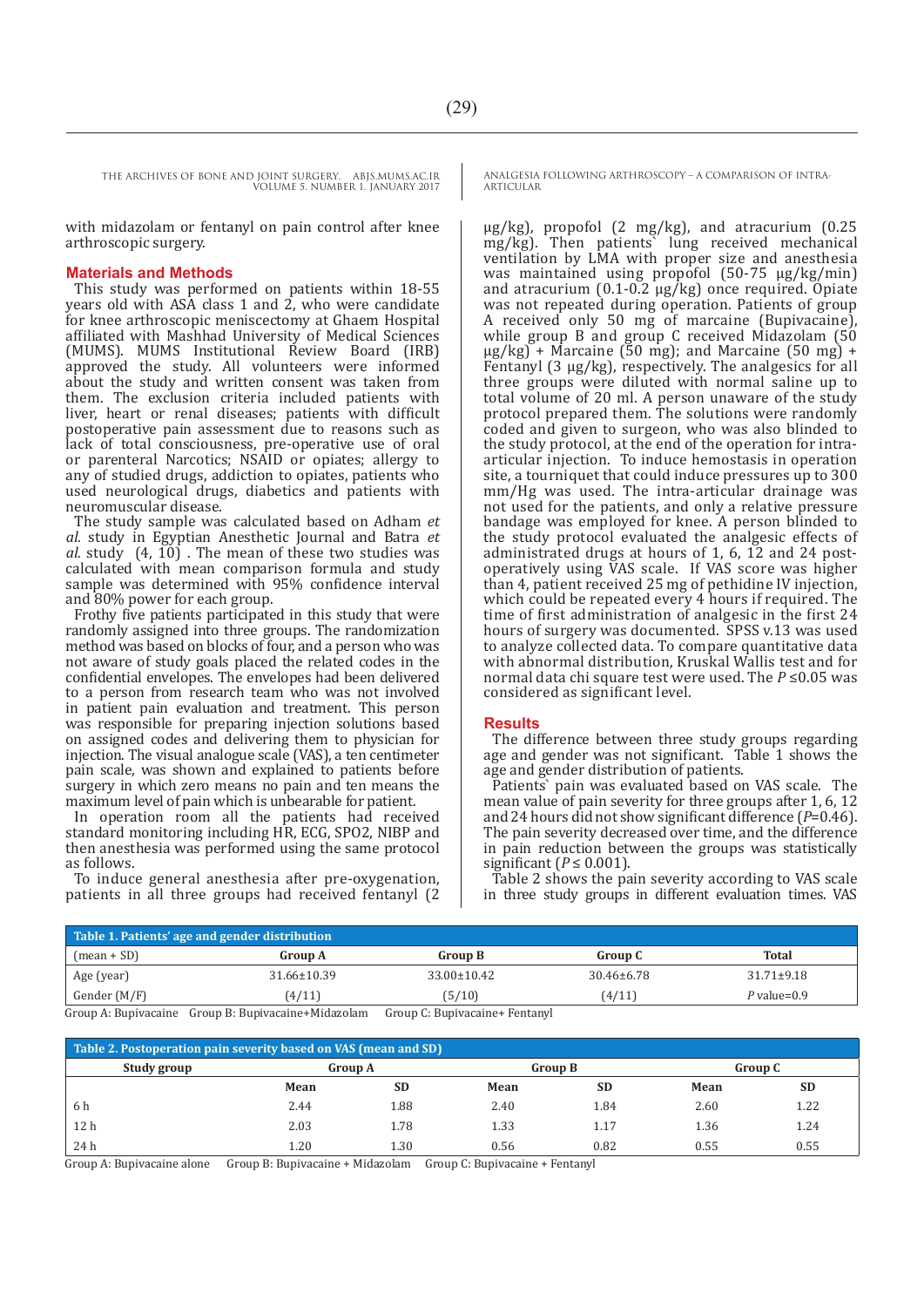THE ARCHIVES OF BONE AND JOINT SURGERY. ABJS.MUMS.AC.IR VOLUME 5. NUMBER 1. JANUARY 2017

score was similar in all groups within the first hour after the operation, therefore it is omitted from the table.

Figure 1 compares the need for analgesic between three groups. 8 patients (53.33%) in group A, 11 patients (73.33%) in group B, and 13 patients (86.66%) in group C did not need analgesic (*P*=0.39) and the difference between groups was not significant. However, the use of analgesic was the least for group C (Fentanyl+Bupivacaine), and for group B (Bupivacaine+Midazolam) was also less than group A (Bupivacaine). 7 out of 15 patients in group A required analgesics, which this number was 4 and  $\overline{2}$  for groups  $\overline{B}$  and C, respectively. We did not have a placebo group.

The amount of administered analgesic (pethidine) within the first 24 hours after operation for groups A, B and C was 275 mg, 150 mg, and 75 mg, respectively, as shown in Figure 2.



**Figure 1. Comparison of need for postoperative analgesia among different groups.**

Group A= Bupivacaine alone Group B= Bupivacaine + Midazolam Group C= Bupivacaine + Fentanyl



**Figure 2. Amount of Pethidine consumption for different groups of A (Bupivacaine), B (Bupivacaine+Midazolam ) and C (Bupivacaine+Fentanyl).** *P* **value=0.109.**

ANALGESIA FOLLOWING ARTHROSCOPY – A COMPARISON OF INTRA-ARTICULAR

#### **Discussion**

As it is known for pre-emptive analgesia, it must be given to patient before he/she asks to receive it. This is entirely possible with intra-articular analgesic technique.

Edham *et al*. has investigated the using analgesia after arthroscopy. Their results indicated that postarthroscopy pain significantly decreased by midazolam intra-articular administration, however midazolam with Bupivacaine provided deeper and longer analgesia after knee arthroscopic surgery especially in first day compared with placebo (12).

In a study, performed by Batra *et al.* in Indian Anesthesiology Department, it was approved that intra-articular Midazolam significantly reduced postoperative pain compared with saline in the first day after surgery  $(10)$ .

Hassani *et al*, an anesthesiologist from Iran University of Medical Sciences, performed a study in 2006 and compared the analgesic effects of intra-articular injection of morphine, marcaine and both of them together on relieving knee arthroscopy pain (1**3**). They concluded that morphine induces a delayed but long term analgesia while marcaine effect is fast and short (12).

The result of another study conducted by Dr. Heard in the Department of Anesthesiology and Surgery at Massachusetts University and in the hospital of Boston University Medical Center, showed that intraarticular injection of bupivacaine/marcaine after knee arthroscopy induces longer analgesia compared with morphine or placebo (14).

Aalipour *et al.* also performed a study at Ghaem Hospital from Mashhad University of Medical Sciences (MUMS) in 2013 on 46 patient candidates for arthroscopy. Patients were randomly divided into two groups and the study group received 1 µg/kg Dexmedetomidine plus normal saline (total volume of 25 ml), and placebo group who received 25 ml of normal saline. Their results indicated that intraarticular administration of Dexmedetomidine after knee arthroscopy induces analgesia and increases the time interval between surgery and first analgesic administration with reduced need for analgesic injection (8).

The aim of present study was to approve the results of previous studies and to evaluate the additive effects of drugs like Midazolam, and fentanyl with Marcaine. Indeed the postoperative pain of arthroscopy could be varied considerably in different patients. Stimulation of free neural terminals of synovial tissue, frontal fat tissue and joint capsule following surgical incision are some reasons for pain (15). The reason that we did not find a significant difference between groups could be because of low study size or lack of placebo group.

However our results showed that intra-articular injection in all three groups induced the considerable analgesia in more than half of the patients. The amount of analgesia was higher in group C (Fentanyl+Marcaine,13 patients out of 15) compared with two other groups of B (Midazolam+Marcaine,